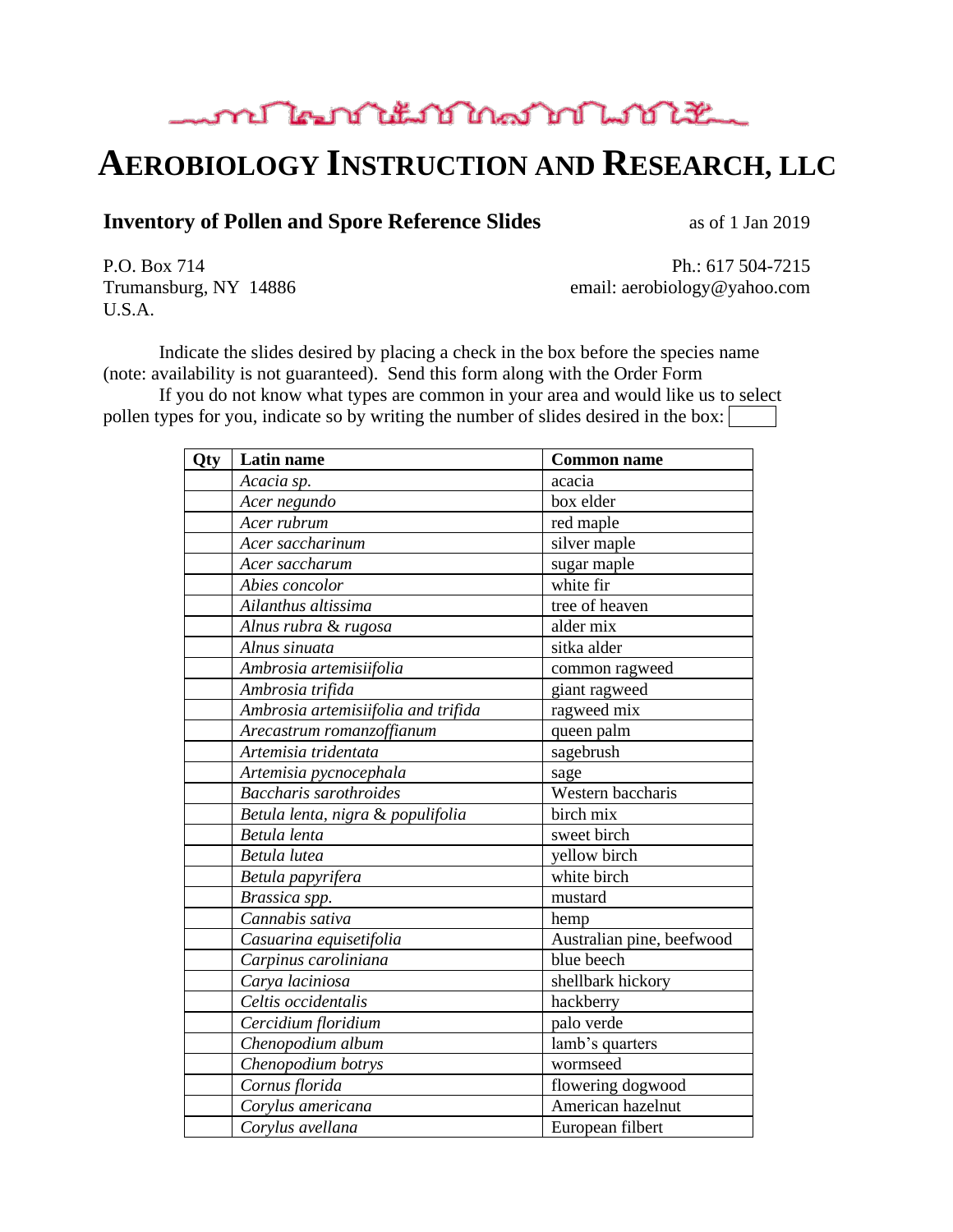| Dactylis glomerata                 | orchard grass          |
|------------------------------------|------------------------|
| Elaeagnus angustifolia             | Russian olive          |
| Eucalyptus globulus                | eucalyptus             |
| Eupatorium capillifolium           | dog fennel             |
| Fagus grandifolia                  | American beech         |
| Forsythia sp.                      | forsythia              |
| Fraxinus americana                 | white ash              |
| Fraxinus pennsylvanica & americana | ash mix                |
| Iva annua                          | marsh elder            |
| Juglans nigra                      | black walnut           |
| Juglans regia                      | English walnut         |
| Juniperus ashei                    | mountain cedar         |
| Juniperus scopulorum               | rocky mountain juniper |
| Laportea canadensis                | wood nettle            |
| Ligustrum sp.                      | privet                 |
| Liquidambar styraciflua            | sweet gum              |
| Maclura pomifera                   | osage orange           |
| Malus pumila                       | apple                  |
| Morus alba                         | white mulberry         |
| Morus rubra                        | red mulberry           |
| Myrica cerifera                    | bayberry               |
| Olea europaea                      | olive                  |
| Parietaria judaica                 | pellitory              |
| Phleum pratense                    | Timothy grass          |
| Picea pungens                      | Colorado blue spruce   |
| Pinus strobus                      | white pine             |
| Pinus canariensis                  | canary pine            |
| Plantago lanceolata                | English plantain       |
| Platanus sp.                       | sycamore               |
| Populus deltoides                  | poplar                 |
| Populus nigra & rubrum             | poplar mix             |
| Populus tremuloides                | trembling aspen        |
| Prosopis glandulosa                | mesquite               |
| Quercus velutina, rubra & alba     | oak mix                |
| Ricinus communis                   | castor bean            |
| Robinia pseudoacacia               | black locust           |
| Rosa spp.                          | rose                   |
| Rumex acetosella                   | red/sheep sorrel       |
| Sarcobatus vermiculatus            | greasewood             |
| Salix discolor                     | pussy willow           |
| Tamarix gallica                    | salt cedar             |
| Tilia cordata                      | European linden        |
| Tsuga canadensis                   | hemlock                |
| Typha latifolia                    | cattail                |
| Ulmus americana                    | American elm           |
| Ulmus crassifolia                  | cedar elm              |
| Urtica dioica                      | nettle                 |
| Xanthium strumarium                | cocklebur              |
|                                    |                        |

### **Inventory of Spore Reference Slides**

**Note**: many spore types, especially anamorphic types, are often not available.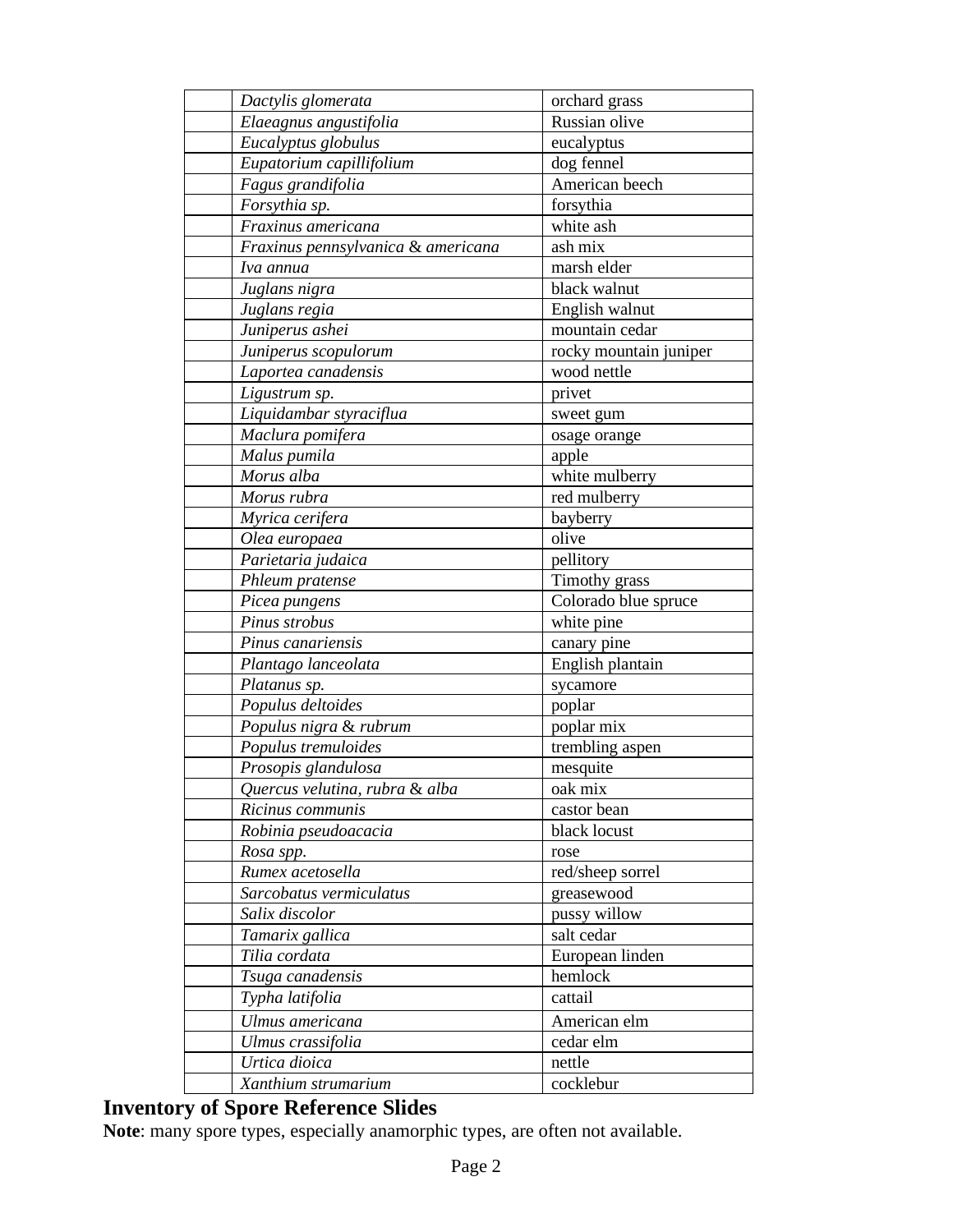| Qty | <b>Name</b>                              | Qty | <b>Name</b>                                 |
|-----|------------------------------------------|-----|---------------------------------------------|
|     | <b>Ascospores</b>                        |     | <b>Basidiospores (continued)</b>            |
|     | Xylaria polymorpha                       |     | Pholiota squarrosoides                      |
|     | Peziza vesiculosa                        |     | Pleurotus sp.                               |
|     |                                          |     | Pleurotus ostreatus                         |
|     | <b>Basidiospores</b>                     |     | Pluteus sp.                                 |
|     | Agaricus placomyces                      |     | Pluteus cervinus                            |
|     | Agaricus sp.                             |     | Rhodophyllus abortivus                      |
|     | Amanita citrina                          |     | Russula sp.                                 |
|     | Amanita fulva                            |     | Russula fragilis                            |
|     | Amanita muscaria                         |     | Suillus granulatus                          |
|     | Amanita rubescens                        |     | Suillus luteus                              |
|     | Armillariella mellea (Armillaria)        |     | Thelebolus sp.                              |
|     | <b>Boletus</b> pallidus                  |     | Tricholoma sp.                              |
|     | Clitocybe clavipes                       |     | Tricholoma album                            |
|     | (Clitocybe illudens) Omphalotus olearius |     | Tricholoma terreum                          |
|     | Clitocybe robusta                        |     | Tricholomopsis rutilans                     |
|     | Collybia dryophila                       |     | Tylopilus rubro-brunneus                    |
|     | Coprinus comatus                         |     |                                             |
|     | Coprinus sp.                             |     | <b>Basidiospores - puffballs</b>            |
|     | Cortinarius cinnamomeus                  |     | Calvatia booniana                           |
|     | Cortinarius iodes                        |     | Calvatia gigantia                           |
|     | Cortinarius luteus                       |     | Lycoperdon perlatum (or L. gemmatum)        |
|     | Cortinarius sp.                          |     | Lycoperdon pyriforme                        |
|     | Entoloma abortiva                        |     | Scleroderma aurantium                       |
|     | Favolus alveolaris                       |     |                                             |
|     | Ganoderma sp.                            |     | <b>Basidiomycetes - smut spores</b>         |
|     | Grifola frondosa                         |     | Ustilago atriculosa                         |
|     | Gymnopilus junonius                      |     | Ustilago bullata                            |
|     | Hygorphorus sp.                          |     | Ustilago tritici                            |
|     | Hygrophorus russula                      |     |                                             |
|     | Inocybe sp.                              |     | *Anamorphic fungi                           |
|     | Laccaria laccata                         |     | Alternaria alternata                        |
|     | Laccaria ochropurpurea                   |     | Aspergillus niger                           |
|     | Lactarius rufus                          |     | Botrytis sp.                                |
|     | Lepista nuda                             |     | Cladosporium sp.                            |
|     | Leucoagaricus naucinus                   |     | Epicoccum nigrum                            |
|     | Leucopaxillus sp.                        |     | Penicillium sp.                             |
|     | Lycogala sp.                             |     | Pithomyces sp.                              |
|     | Marasmius sp.                            |     | Stachybotrys chartarum                      |
|     | Mycena galericulata                      |     |                                             |
|     | Mycena sp.                               |     | <b>Myxomycetes - slime molds</b>            |
|     | Mycenastrum sp.                          |     | Fuligo septica                              |
|     | Naematoloma (or Hypholoma)               |     | Stemonitis sp.                              |
|     | Panaeolus sp.                            |     |                                             |
|     | Panella sp.                              |     |                                             |
|     | Paxillus atrotomentosus                  |     | *Some spore types are not always available. |
|     | Paxillus involutus                       |     |                                             |

# mont learn to the month of the month of the month of the month of the month of the month of the month of the m